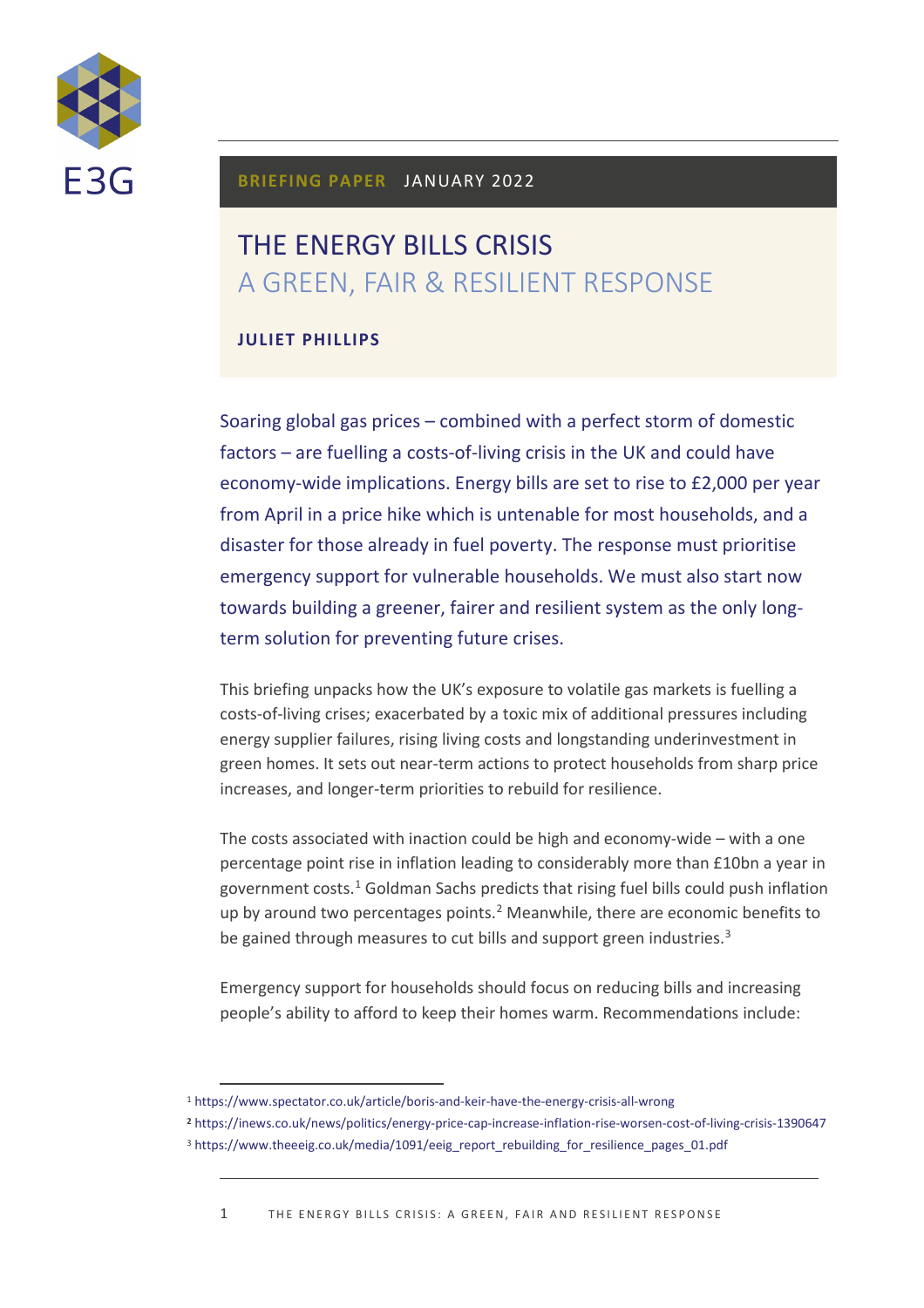

- **Protect fuel poverty scheme funding while removing legacy policy costs from electricity bills,** to be paid via the exchequer instead – reducing bills by around £160 per year and paving the way for clean electric heat. The Energy Company Obligation and Warm Home Discount should remain on bills to retain their stable funding settlement for fuel poverty and must be maintained at current levels. Suspending funding for these schemes would be self-defeating.
- **Extend and increase the Warm Home Discount,** which currently provides a £140 annual discount for households on Pension Credit and some low-income working-age households. The annual discount needs to be increased to offer proportionate relief from April and expanded in scope - for example to all households on Universal Credit. The expansion must be paid for by general taxation, rather than further levies on energy bills.
- **Offer a one-off payment of £600 for those eligible for the Cold Weather Payment,** in light of a potential average bill increase expected from April.
- **Raise the basic generosity of Universal Credit** as a targeted means of supporting lower income households afford rising costs of living.
- **Fund emergency measures in part through a windfall tax on the fossil fuel extraction industry,** due to make profits nine times higher due to the surge in wholesale prices. There is precedent for doing this, including in 2011 when oil and gas prices spiked.<sup>[4](#page-1-0)</sup> There is an even more compelling case to do this now, since tax rate for oil and gas companies has significantly reduced since 2011.

Immediate steps to build long-term resilience for a green and fair future include:

- **Investing in a long-term nationwide retrofit programme,** fulfilling outstanding Conservative Manifesto commitments for low-income households; and establishing a new subsidy scheme open for all households.
- **Supporting a smooth transition to clean heating sources,** to reduce household reliance to fossil gas through steadily accelerating the affordable and effective delivery of heat pumps, heat networks and complementary measures – such as green training, public engagement and consumer advice.
- **Accelerating UK green energy security through investing in renewables, electrification, flexibility and storage** to reduce long-term reliance on volatile international gas markets. The energy crisis should spur faster and deeper investment and collaboration on green energy security. It is not a reason to increase domestic production of North Sea fossil fuels or overturn the moratorium on fracking for shale gas.
- **Funding sources for these longer-term solutions could include the £16bn green gilt, and UK Infrastructure Bank.**

<span id="page-1-0"></span><sup>4</sup>https://assets.publishing.service.gov.uk/government/uploads/system/uploads/attachment\_data/file/902798/Statistics \_of\_government\_revenues\_from\_UK\_oil\_and\_gas\_production\_\_July\_2020\_for\_publication.pdf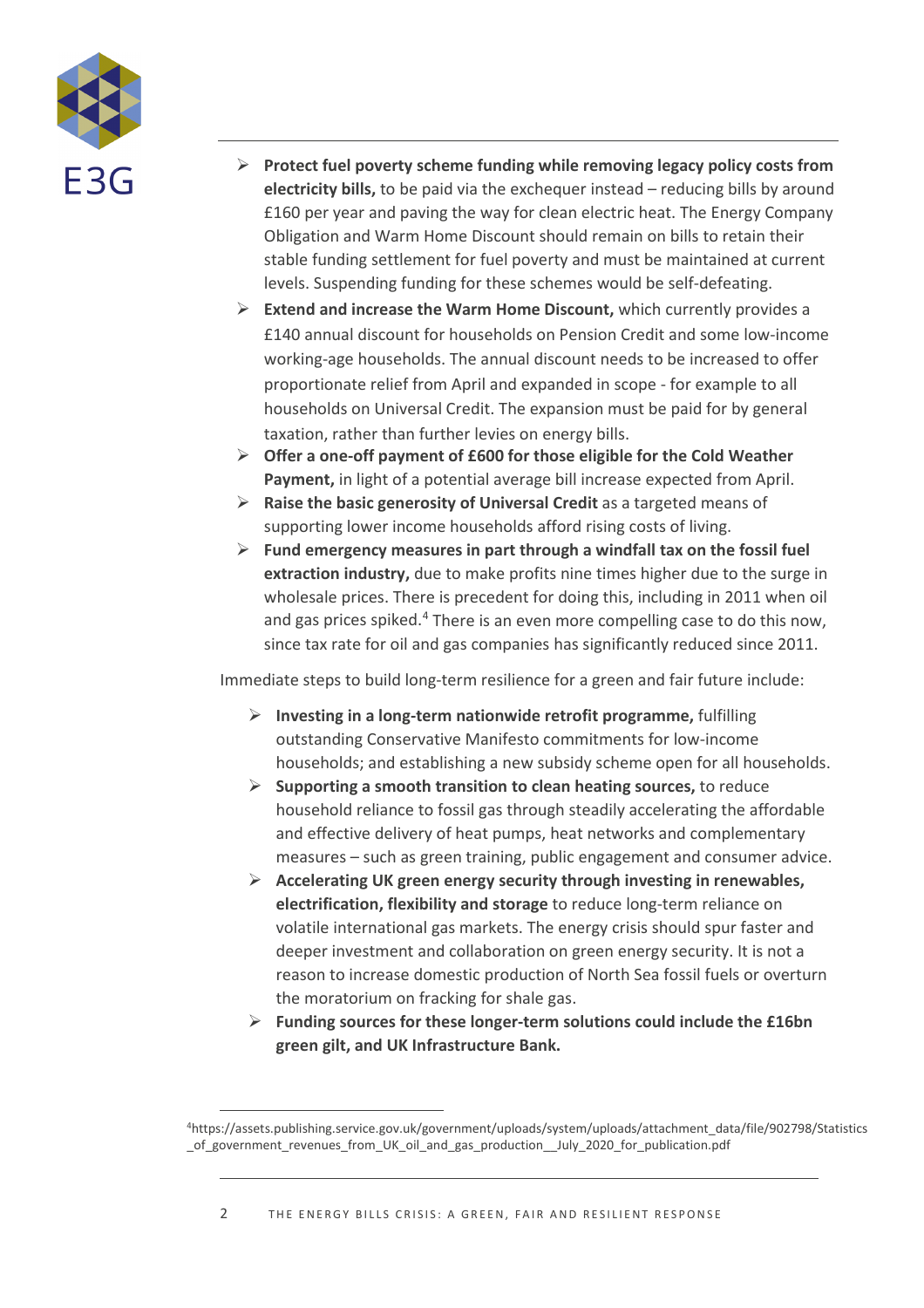

## 1. Unpacking the problem: The key drivers of the costs-of-living crisis

There are many factors contributing to the looming cost-of-living crisis, but the root cause is the UK's exposure to and reliance upon international gas markets – which have seen prices soar in recent months. Further hikes are still possible if supplies are disrupted or a cold snap boosts demand for gas heating. Various underlying factors have fanned the flames of the problem in the UK, exacerbating the impacts of increasing prices. The combination of these issues could lead the number of UK households living in fuel poverty to climb to the highest level on record, with National Energy Action warning at least 2 million more homes could slip into fuel poverty compared with the start of 2021, taking the total to 6 million households.<sup>[5](#page-2-0)</sup> The gas crisis is likely to have economy-wide and systematic impacts and costs, making a proactive approach the prudent course of action.

### **Exposure to volatile international gas markets the root cause of the problem**

Energy costs soared in 2021 as the rebounding global economy drove up demand and, in Europe, Russia reduced gas supply. As of December 2021, European gas prices have jumped more than [6](#page-2-1)00% since January 2021.<sup>6</sup> Low storage levels, competition from Asia for liquefied natural gas cargoes and doubts over Russia's longer-term intentions have continued to push European prices higher – with experts forecasting continued volatility and high prices to continue at least for the next 18 months. Mixed signals from Russia continue to be reported, potentially increasing Europe's exposure to further price shocks in the future.<sup>[7](#page-2-2)</sup>

The interconnected nature of the global gas market means that fundamentally, supply/demand issues feed through to prices everywhere – regardless of the source of the gas. Imported gas represented 47% of the UK's total usage in 2020.<sup>[8](#page-2-3)</sup> Norway accounted for 55% of UK gas imports in 2020, and 42% arrived as Liquefied Natural Gas (LNG) – of which Qatari, Russian and US LNG imports accounted for 87% of all LNG imports. Over 85% of UK households are connected to the fossil gas grid, and the UK's cold and leaky housing stock means that UK households consume much more fuel than would be required if they were efficient and well-insulated.

<span id="page-2-1"></span><span id="page-2-0"></span><sup>5</sup> <https://www.theguardian.com/society/2022/jan/01/6m-homes-uk-pay-energy-bills-price-hike-fuel-poverty> <sup>6</sup> <https://www.ft.com/content/aa51e2fe-3da1-47cb-aa88-61f92e954e41>

<span id="page-2-2"></span><sup>7</sup> [https://www.express.co.uk/news/science/1544090/putin-news-russia-china-gas-deal-eu-energy-crisis-ukraine-power](https://www.express.co.uk/news/science/1544090/putin-news-russia-china-gas-deal-eu-energy-crisis-ukraine-power-of-siberia-nord-stream-2)[of-siberia-nord-stream-2](https://www.express.co.uk/news/science/1544090/putin-news-russia-china-gas-deal-eu-energy-crisis-ukraine-power-of-siberia-nord-stream-2)

<span id="page-2-3"></span>[<sup>8</sup>https://assets.publishing.service.gov.uk/government/uploads/system/uploads/attachment\\_data/file/1032260/UK\\_Ene](https://assets.publishing.service.gov.uk/government/uploads/system/uploads/attachment_data/file/1032260/UK_Energy_in_Brief_2021.pdf) [rgy\\_in\\_Brief\\_2021.pdf](https://assets.publishing.service.gov.uk/government/uploads/system/uploads/attachment_data/file/1032260/UK_Energy_in_Brief_2021.pdf)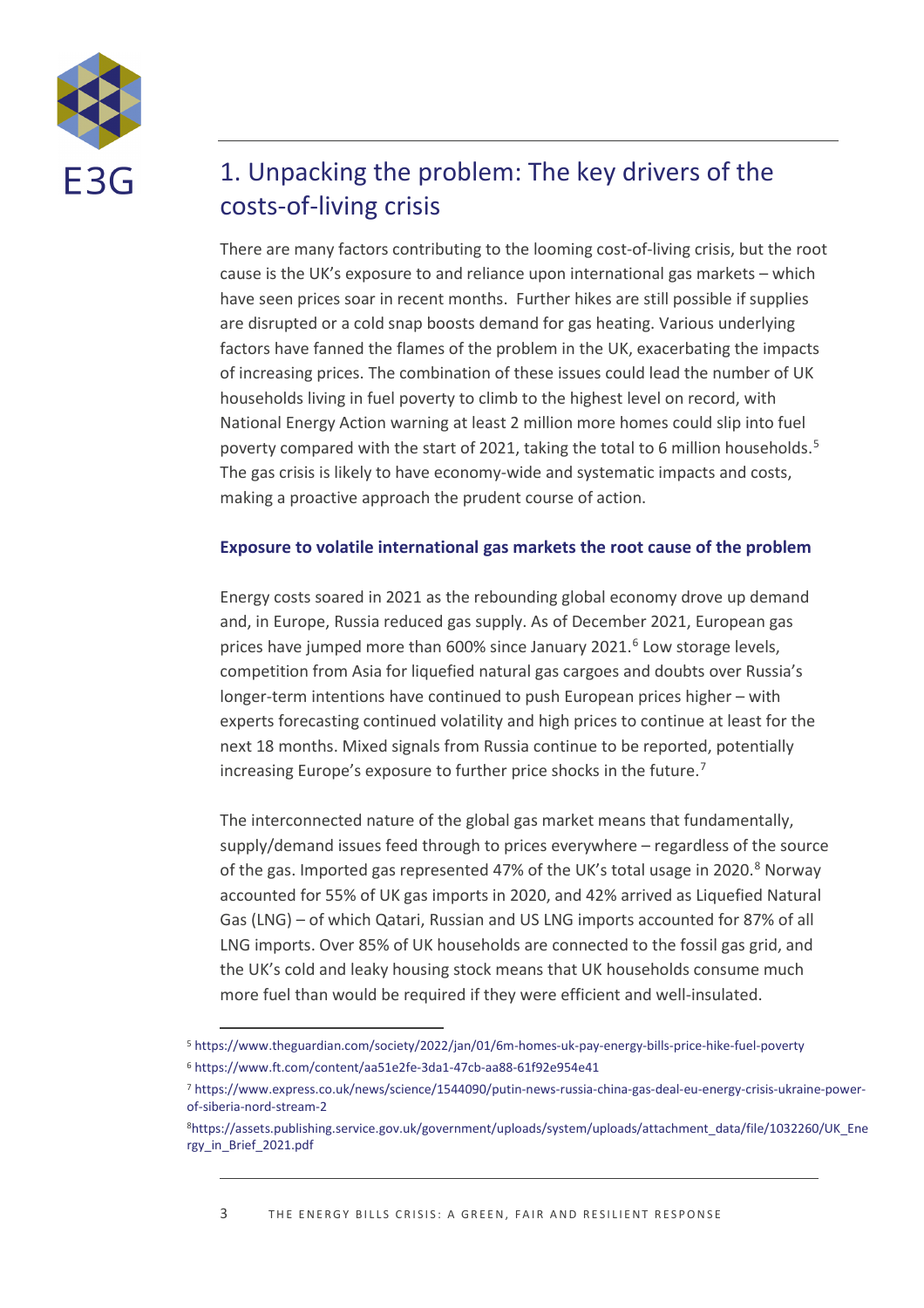

Rising gas prices have driven up costs of electricity. Analysis by Ember found that UK electricity prices tripled in 2021, with 86% of this caused by the soaring costs of fossil gas imports.[9](#page-3-0) Despite successful strides towards decarbonising the power supply through tapping into UK renewables potential (which in turn has cushioned exposure to rising gas prices) a markable portion of the UK's electricity generation still relies on fossil gas (see figure 1).



*Figure 1: How fossil gas price increases have driven up electricity costs (Source: Ember)*

These factors sit at the heart of the looming cost-of-living crisis, driving up energy and fuel bills (see figure 2). Rising prices are also directly impacting industrial energy users, particularly the most energy intensive sectors. [10](#page-3-1) Furthermore, over 30 energy companies ceased trading in 2021 leaving over two million customers dependent on the safety net provided by the market regulator, Ofgem, and Bulb Energy – with 1.7 million customers – placed in Special Administration.<sup>[11](#page-3-2)</sup> These consequences have a multiplier effect on the spiralling cost of living crisis, increasing the costs of essential goods and services, as well as driving inflation.

<span id="page-3-1"></span><span id="page-3-0"></span><sup>9</sup> <https://ember-climate.org/commentary/2021/09/21/fossil-gas-uk-electricity-prices/>

<sup>10</sup> <https://www.theguardian.com/business/2021/oct/08/energy-crisis-could-halt-factory-lines-industry-leaders-warn>

<span id="page-3-2"></span><sup>11</sup> <https://www.forbes.com/uk/advisor/energy/failed-uk-energy-suppliers-update/>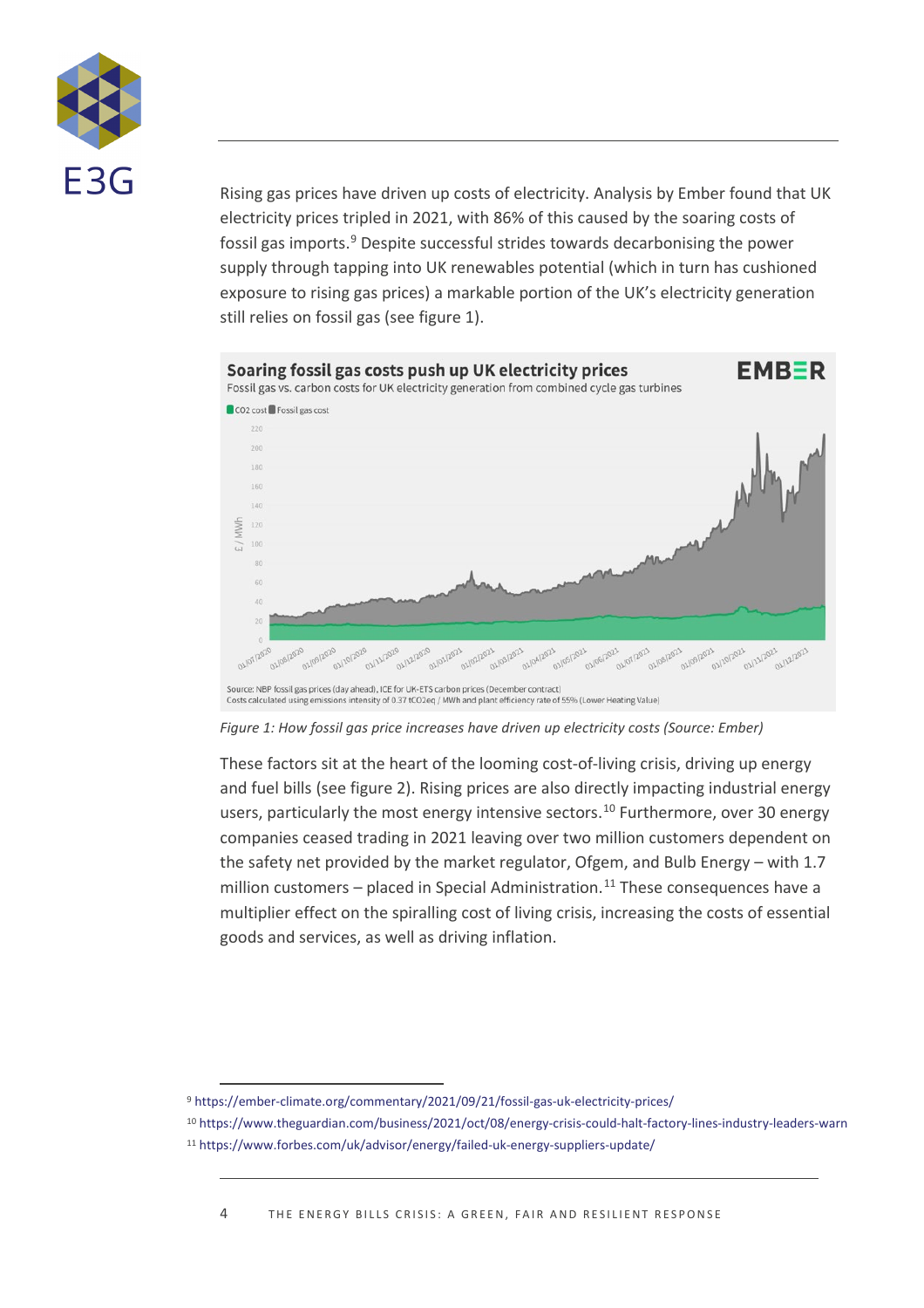

## Inflation rise has mostly been driven by household bills and transport

**Resolution** Foundation

@resfoundation





*Figure 2: Key drivers of change underlying the Consumer Prices Index including owner occupiers' housing costs (CPIH) (Source: Resolution Foundation)*

#### **A mix of domestic factors fans the flames of the crisis**

Many countries are dealing with the impact of rising gas prices, but domestic factors will shape how the UK will be impacted and should respond.<sup>[12](#page-4-0)</sup>

*Changes to the energy price cap disproportionally impact the poorest households, exacerbated by cuts to Universal Credit* 

The UK's energy regulator, Ofgem, sets the energy price cap to limit the price a supplier can charge per unit of electricity and gas. In August 2021, Ofgem's latest price cap was announced, rising to £1,277 per year, up £[13](#page-4-1)9.<sup>13</sup> Investec has estimated the energy price cap will have to be lifted to £1,995-a-year per household from April when the limit is next adjusted.<sup>[14](#page-4-2)</sup> Cornwall Insights predict it could spike to £2,240 a year at the following quarterly revaluation in August 2022, without a significant fall in energy prices globally.<sup>[15](#page-4-3)</sup> The April 2022 cap increase will affect far more households than past changes, due to the absence of fixed tariffs for the

<span id="page-4-0"></span> $12$  The Resolution Foundation has outlined in detail how price rises will likely continue to outstrip pay growth, with rising taxes and energy bills fuelling costs of living crisis [https://www.resolutionfoundation.org/app/uploads/2021/12/Labour-](https://www.resolutionfoundation.org/app/uploads/2021/12/Labour-Market-Outlook-Q4-2021.pdf)[Market-Outlook-Q4-2021.pdf](https://www.resolutionfoundation.org/app/uploads/2021/12/Labour-Market-Outlook-Q4-2021.pdf)

<span id="page-4-1"></span><sup>13</sup> <https://www.energyhelpline.com/news/ofgem-energy-price-cap-increases-by-139>

<span id="page-4-3"></span><span id="page-4-2"></span><sup>14</sup> <https://www.ft.com/content/17b2f2a5-3f84-4bd5-90da-3a29af25bdd7>

<sup>15</sup> [https://www.independent.co.uk/business/martin-lewis-warns-soaring-energy-bills-could-force-eat-or-heat-dilemma](https://www.independent.co.uk/business/martin-lewis-warns-soaring-energy-bills-could-force-eat-or-heat-dilemma-b1986160.html)[b1986160.html](https://www.independent.co.uk/business/martin-lewis-warns-soaring-energy-bills-could-force-eat-or-heat-dilemma-b1986160.html)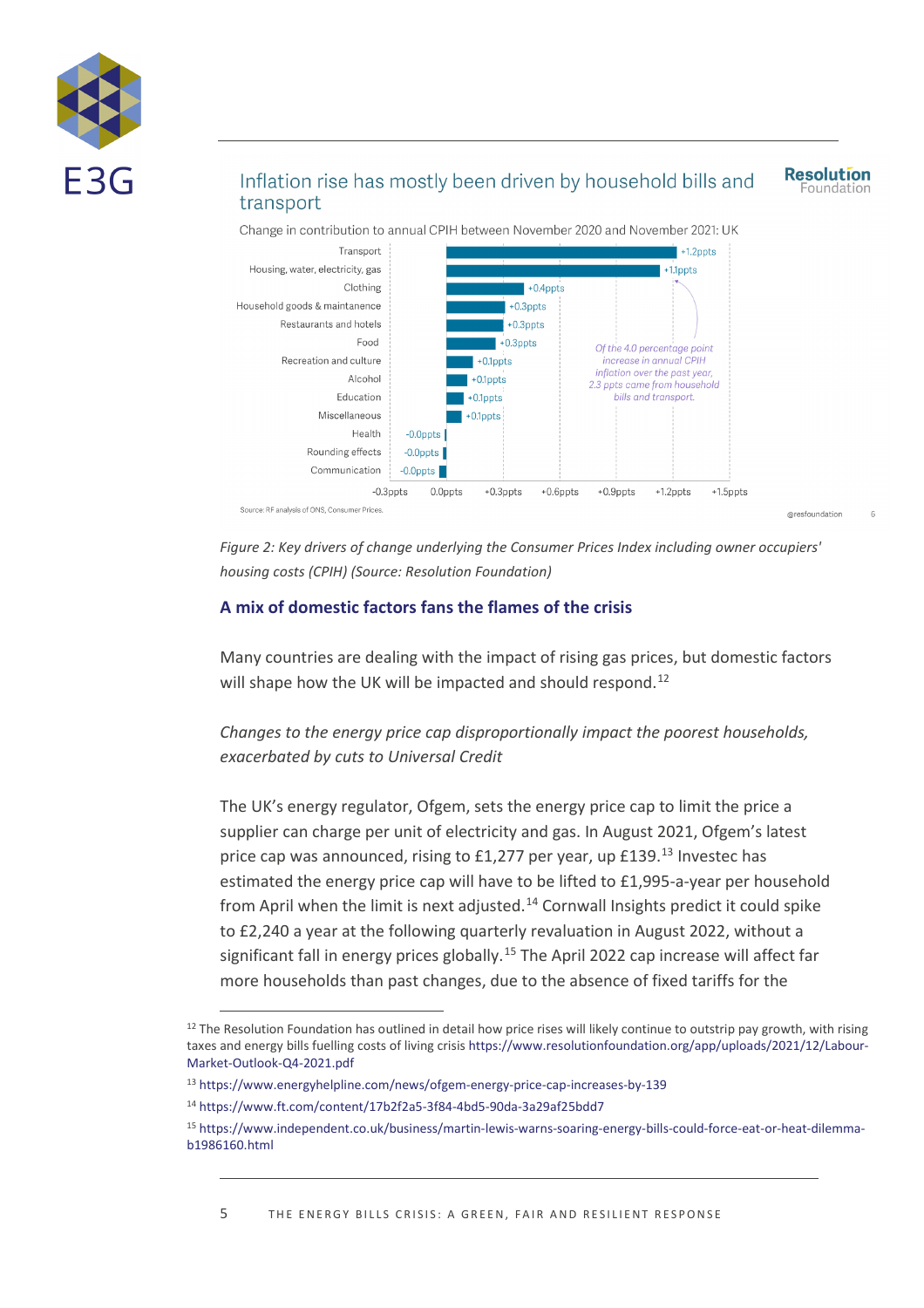

second half of 2021 and the fact customers moving from failed suppliers are being moved onto standard tariffs.<sup>[16](#page-5-0)</sup> Ofgem is reviewing how it sets the price cap, but this is unlikely to have much effect on cost increases.

Rising energy prices disproportionately impact low-income households, who spend over three times the amount of their weekly expenditure on fuel bills compared to high earners. [17](#page-5-1) On average, households spent 4.2% of their total expenditure on fuel for their homes in 2019/20. Households whose income falls in the lowest 10% in the United Kingdom spend, on average, 7.7% of their weekly spend on fuel for their homes. The top 10% of households in terms of income, spend only 2.7% per week of their weekly spend on domestic fuel. Recent YouGov polling found that 60% of households on low to medium incomes could not afford to spend an extra £50 a month on their cost of living.<sup>[18](#page-5-2)</sup> Rising prices will therefore be felt most acutely by low-income households, and especially by out-of-work households whose income has already been cut back by £1,000 last autumn when the £20/week uplift to Universal Credit was removed. [19](#page-5-3)

#### *Impact of energy supplier failures and substandard regulation*

Citizens Advice estimates that supplier failures since Aug 2021 will cost consumers £2.6 bn – around £94 per customer from 2022. Government has set aside a further £1.7 bn of taxpayer money for Bulb's failure.<sup>[20](#page-5-4)</sup> Failures have been triggered by unpreparedness for soaring energy prices; which was in part enabled through inadequate regulation of the energy market – with dozens of companies entering the market with limited checks from 2010. Despite warnings from Citizens Advice and others, it was only in 2019 that Ofgem brought in new rules on market entry, and in 2021 to improve financial resilience. Ofgem is consulting on changes which would spread the cost of bailing out the customers of failed suppliers, potentially over several years instead of one larger hit to bills.<sup>[21](#page-5-5)</sup> It has also recently published a raft of new measures to boost financial resilience in the energy sector.<sup>[22](#page-5-6)</sup>

<span id="page-5-1"></span><span id="page-5-0"></span><sup>16</sup> <https://www.resolutionfoundation.org/app/uploads/2021/12/Labour-Market-Outlook-Q4-2021.pdf> 1[7https://assets.publishing.service.gov.uk/government/uploads/system/uploads/attachment\\_data/file/1032260/UK\\_En](https://assets.publishing.service.gov.uk/government/uploads/system/uploads/attachment_data/file/1032260/UK_Energy_in_Brief_2021.pdf) [ergy\\_in\\_Brief\\_2021.pdf](https://assets.publishing.service.gov.uk/government/uploads/system/uploads/attachment_data/file/1032260/UK_Energy_in_Brief_2021.pdf)

<span id="page-5-2"></span><sup>18</sup> <https://yougov.co.uk/topics/economy/articles-reports/2021/10/27/cost-living-can-britons-afford-rising-bills>

<span id="page-5-3"></span><sup>19</sup> <https://www.resolutionfoundation.org/app/uploads/2021/12/Labour-Market-Outlook-Q4-2021.pdf>

<span id="page-5-4"></span><sup>20</sup> [https://www.citizensadvice.org.uk/about-us/our-work/policy/policy-research-topics/energy-policy-research-and](https://www.citizensadvice.org.uk/about-us/our-work/policy/policy-research-topics/energy-policy-research-and-consultation-responses/energy-policy-research/market-meltdown-how-regulatory-failures-landed-us-with-a-multi-billion-pound-bill/)[consultation-responses/energy-policy-research/market-meltdown-how-regulatory-failures-landed-us-with-a-multi](https://www.citizensadvice.org.uk/about-us/our-work/policy/policy-research-topics/energy-policy-research-and-consultation-responses/energy-policy-research/market-meltdown-how-regulatory-failures-landed-us-with-a-multi-billion-pound-bill/)[billion-pound-bill/](https://www.citizensadvice.org.uk/about-us/our-work/policy/policy-research-topics/energy-policy-research-and-consultation-responses/energy-policy-research/market-meltdown-how-regulatory-failures-landed-us-with-a-multi-billion-pound-bill/)

<span id="page-5-5"></span><sup>&</sup>lt;sup>21</sup> <https://www.independent.co.uk/news/uk/ofgem-households-financial-times-b1984490.html>

<span id="page-5-6"></span><sup>22</sup> <https://www.ofgem.gov.uk/publications/raft-new-measures-boost-financial-resilience-energy-sector>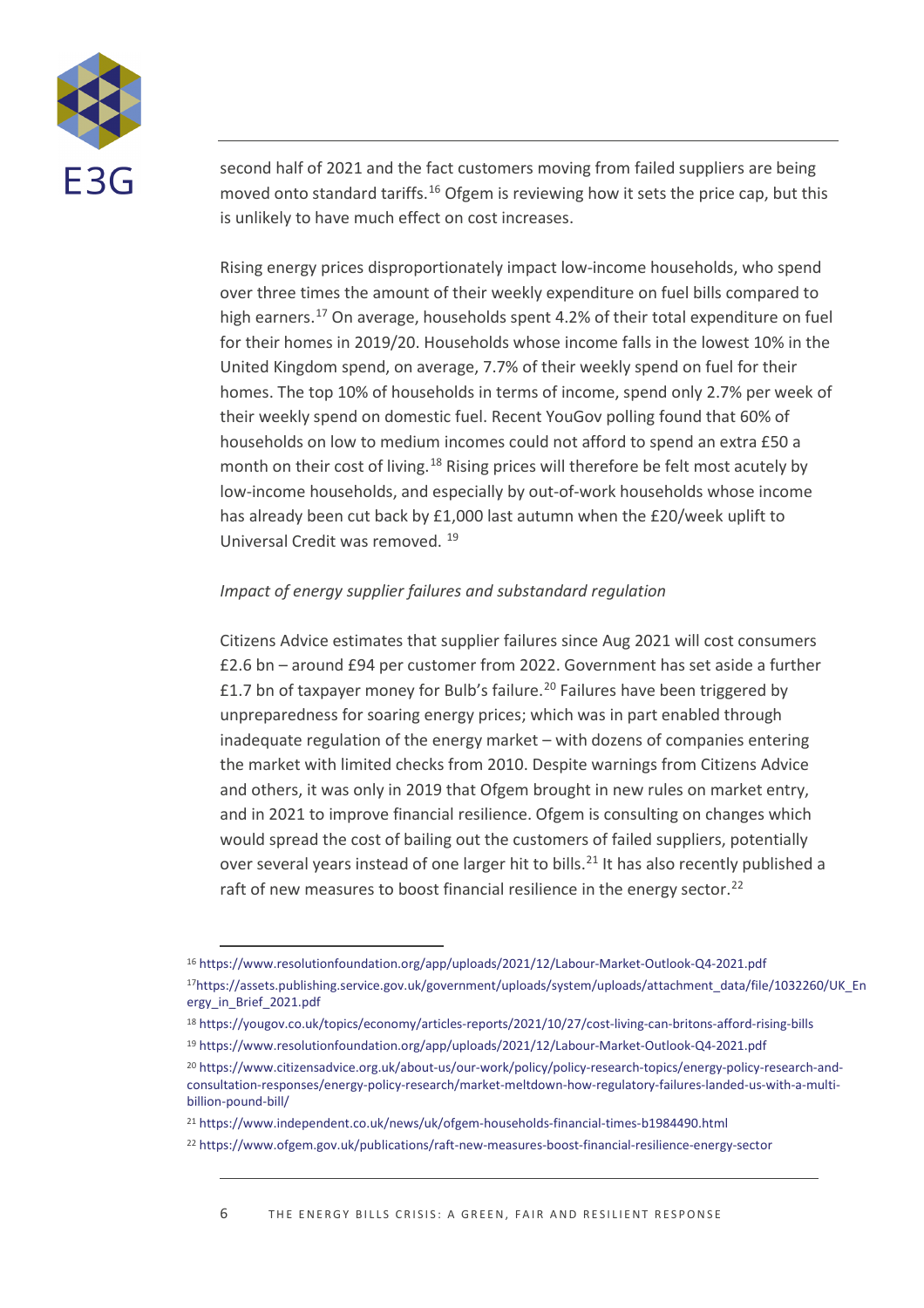

### *Impacts of the pandemic and WFH*

The ongoing pandemic and working from home advice is increasing the amount of household energy consumption. Full time workers saw an extra £100 added to their monthly household energy bill on average over the 2020-21 winter.<sup>[23](#page-6-0)</sup> Bright Blue found 43% of homeworkers report 'inadequate heating' has been an issue at least once – with most disabled respondents reporting this to be the case.<sup>[24](#page-6-1)</sup>

#### *Supply chain challenges exacerbate rising costs of living*

Supply chain disruptions are causing cost increases in essential items and services, including food prices – grocery inflation rose to 2.1% in October 2021, [25](#page-6-2) leading retailers to hike prices.<sup>[26](#page-6-3)</sup> A survey of more than 1,000 UK businesses carried out by the British Chambers of Commerce found that when asked if they had seen a change in the price of their goods or services in the past year, 80% reported increases — with 46% reporting significant increases.<sup>[27](#page-6-4)</sup>

## *Decades of underfunding energy efficiency and clean heat keeps household reliance on gas high*

The majority of UK homes continue to remain hooked on expensive gas due to underfunding and plateauing action to reduce energy demand and switch to clean heating alternatives to fossil gas, such as heat pumps. The last time energy bills surged in 2013, the Warm Front programme to insulate low-income homes was abolished and the Energy Company Obligation (ECO) levy was cut in half. This led to a 90% cut in the number of loft and cavity wall insulation measures being installed in UK homes. This was a highly damaging and counterproductive measure, leaving millions of households more exposed to the current price shocks than would have been had the scheme been continued.

The Government continues to underfund home decarbonisation, with the Energy Efficiency Infrastructure Group estimating a public investment gap of around £10

<span id="page-6-0"></span><sup>23</sup> [https://www.theguardian.com/business/2020/oct/04/working-from-home-in-uk-over-winter-will-add-100-to-fuel](https://www.theguardian.com/business/2020/oct/04/working-from-home-in-uk-over-winter-will-add-100-to-fuel-bills)[bills](https://www.theguardian.com/business/2020/oct/04/working-from-home-in-uk-over-winter-will-add-100-to-fuel-bills)

<span id="page-6-1"></span><sup>24</sup> [http://www.brightblue.org.uk/wp-content/uploads/2021/12/No-Place-Like-Home-The-benefits-and-challenges-of](http://www.brightblue.org.uk/wp-content/uploads/2021/12/No-Place-Like-Home-The-benefits-and-challenges-of-home-working-during-the-pandemic.pdf)[home-working-during-the-pandemic.pdf](http://www.brightblue.org.uk/wp-content/uploads/2021/12/No-Place-Like-Home-The-benefits-and-challenges-of-home-working-during-the-pandemic.pdf)

<span id="page-6-2"></span><sup>25</sup> <https://www.bbc.co.uk/news/business-59222168>

<span id="page-6-3"></span><sup>26</sup> [https://www.independent.co.uk/business/majority-of-retailers-set-to-raise-prices-due-to-supply-chain-issues](https://www.independent.co.uk/business/majority-of-retailers-set-to-raise-prices-due-to-supply-chain-issues-b1938410.html)[b1938410.html](https://www.independent.co.uk/business/majority-of-retailers-set-to-raise-prices-due-to-supply-chain-issues-b1938410.html)

<span id="page-6-4"></span><sup>27</sup> <https://uk.news.yahoo.com/supply-chain-price-rises-bcc-uk-business-223036533.html>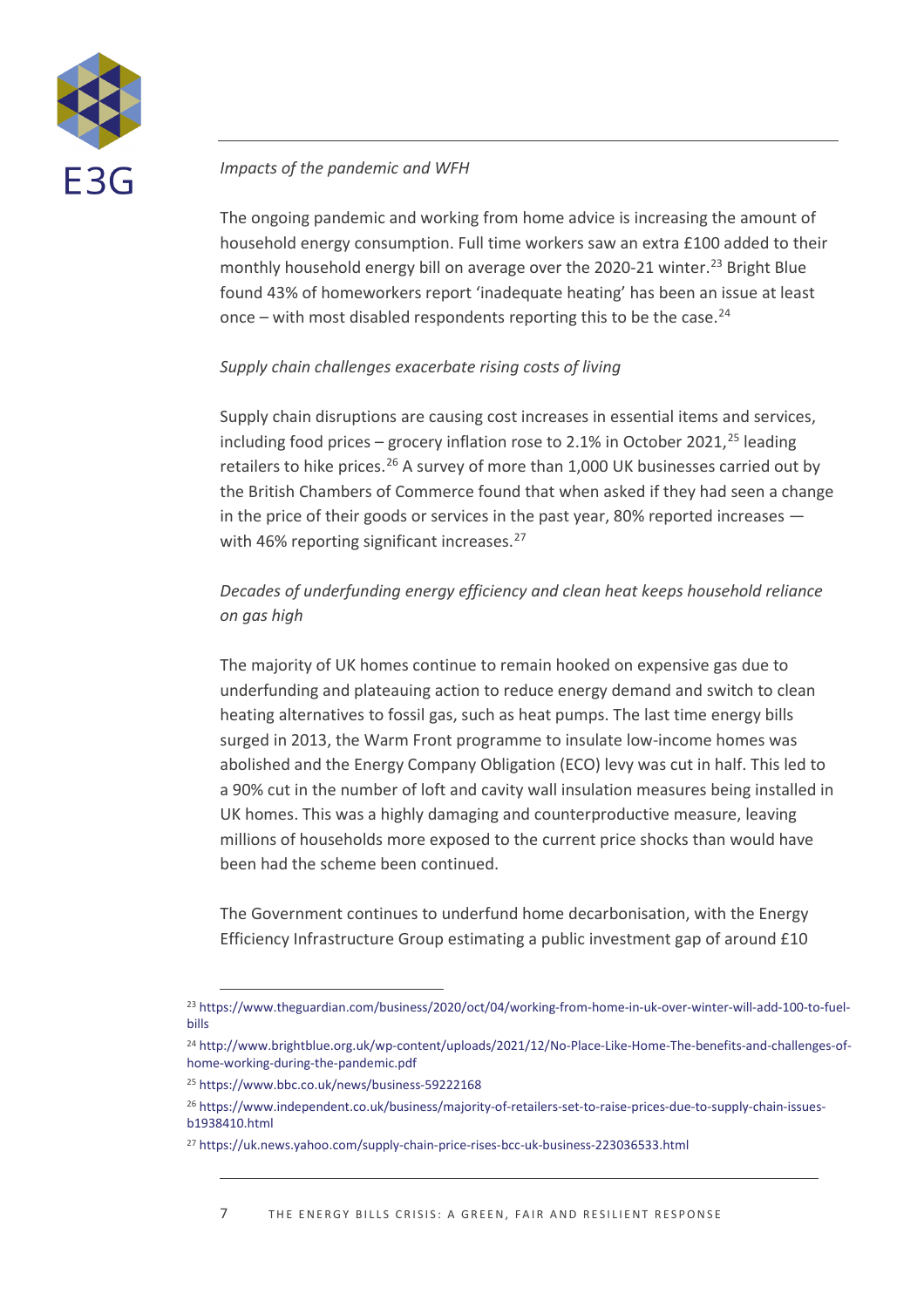

billion over the next three years for getting on track for net zero.<sup>28</sup> Of English households with below average incomes living in the least energy efficient homes, 81% are currently ineligible for nationally available government support.<sup>[29](#page-7-1)</sup>

## 3. Priorities for a more resilient system

Steps must be taken to address both the symptoms and the causes of the energy bills crisis. This means providing emergency support for households this winter and spring; as well as prioritising longer-term measures to reduce exposure to future energy bills crises by significantly reducing UK reliance on expensive and polluting fossil gas. While actions like home decarbonisation cannot solve the problem overnight, without an eye for the bigger picture and long-term vision, we risk sleepwalking into another energy crisis in the years ahead.

### **Emergency support for households this winter and spring**

Emergency support should focus on reducing bills and increasing people's ability to afford to pay, especially the most vulnerable. Recommendations include:

- **Shift eco-levies from electricity bills into general taxation, while protecting funding mechanisms for tackling fuel poverty.** Around a quarter of electricity bills are currently composed of legacy policy costs, including for schemes like the Renewables Obligation and Feed-in-Tariffs. [30](#page-7-2) These schemes have been crucial to launching a clean energy revolution, with wind power now the cheapest power source in the UK. But it is now time to remove renewable power legacy costs from power bills, to be paid for more progressively via the exchequer instead. Removing renewables legacy policy costs from electricity bills could reduce bills by around  $£160$  per year.<sup>[31](#page-7-3)</sup> Reducing the cost of electricity will also make switching to clean, electric heating (like heat pumps) more attractive.
- **The Energy Company Obligation (ECO) levy should remain on energy bills and kept at the level** already planned for 2022 to 2026 (£1bn per year) as this is a crucial long-term funding mechanism for reducing fuel poverty, and the only nationally available energy efficiency support for the most low income households. It would be a short-sighted and counterproductive blow

<span id="page-7-0"></span><sup>&</sup>lt;sup>28</sup> [https://www.theeeig.co.uk/media/1114/eeig\\_analysis-of-the-heat-and-buildings-strategy\\_03.pdf](https://www.theeeig.co.uk/media/1114/eeig_analysis-of-the-heat-and-buildings-strategy_03.pdf)

<span id="page-7-1"></span><sup>29</sup> <https://www.e3g.org/publications/responding-to-uk-gas-crisis/>

<span id="page-7-2"></span><sup>30</sup> <https://www.ofgem.gov.uk/energy-advice-households/costs-your-energy-bill>

<span id="page-7-3"></span><sup>31</sup> [https://www.cornwall-insight.com/with-great-power-comes-great-responsibility-what-can-be-done-for](https://www.cornwall-insight.com/with-great-power-comes-great-responsibility-what-can-be-done-for-customers-and-suppliers-in-these-challenging-times/)[customers-and-suppliers-in-these-challenging-times/](https://www.cornwall-insight.com/with-great-power-comes-great-responsibility-what-can-be-done-for-customers-and-suppliers-in-these-challenging-times/)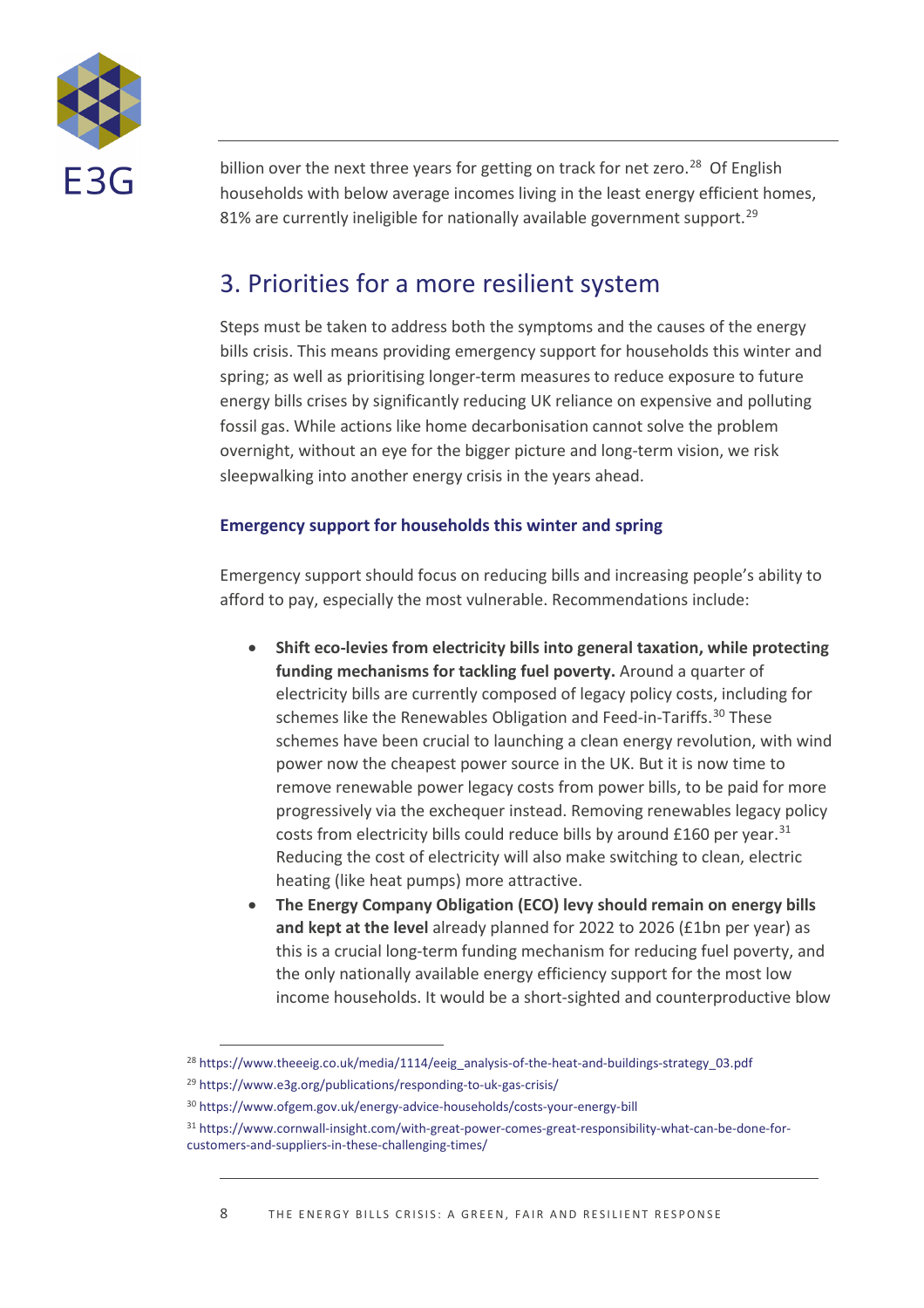

to households and industry to suspend ECO funding, even for a limited timeframe – putting jobs at risk, and stalling action to reduce fuel poverty.

- **Extend and increase the Warm Home Discount**, which currently provides a £140 annual discount on energy bills for households on Pension Credit and some lower-income working-age households. This expansion could be paid for in part through general taxation or a potential windfall tax on the fossil fuel extraction industry (see details below). The annual discount needs to be increased to offer relief following the April price rise (i.e. around £600) and expanded to a wider scope of vulnerable households – for example, offered to all Universal Credit recipients and other low-income households not currently covered. [32](#page-8-0)
- **Provide a one-off payment of £600 for everyone eligible for the Cold Weather Payment**, in addition to any payments triggered by a period of prolonged cold weather, covering the expected costs of the price hike.
- **Additional actions to reduce costs of bills**, including extending the period over which the costs of supplier failures are recouped and reducing the price cap**.** According to the Resolution Foundation, directly reducing the size of the price cap increase could potentially requires both legislative change and compensation for suppliers, [33](#page-8-1) and is another avenue being explored.
- **Raise Universal Credit payments**, as an efficient and targeted means of supporting lower income households afford rising costs of living.
- **Fund emergency measures through a windfall tax on the fossil fuel extraction industry,** who are due to make significant profits due in part to the wholesale price of oil and gas. There is precedent for doing this in response to higher oil and gas prices, including in 2011 when the supplementary charge (SC) on oil gas production was increased from 20% to 32%, which was only removed when the price of oil went back below  $$75/b$ arrel – in effect from 2011 to January 2015.<sup>[34](#page-8-2)</sup> There is an even more compelling case now, since the tax rate for oil and gas companies has been significantly reduced since 2011. Petroleum revenue tax is currently set to 0% when it used to be 50%, the SC has been reduced to 10% when it used to be 20%, and the huge spike in gas prices has resulted in unprecedented cash flows for a lot of oil and gas producers (see figure 3).

<span id="page-8-0"></span><sup>32</sup> <https://www.resolutionfoundation.org/app/uploads/2021/12/Labour-Market-Outlook-Q4-2021.pdf>

<span id="page-8-1"></span><sup>33</sup> <https://www.resolutionfoundation.org/app/uploads/2021/12/Labour-Market-Outlook-Q4-2021.pdf>

<span id="page-8-2"></span><sup>34</sup>https://assets.publishing.service.gov.uk/government/uploads/system/uploads/attachment\_data/file/902798/Statistic s\_of\_government\_revenues\_from\_UK\_oil\_and\_gas\_production\_\_July\_2020\_for\_publication.pdf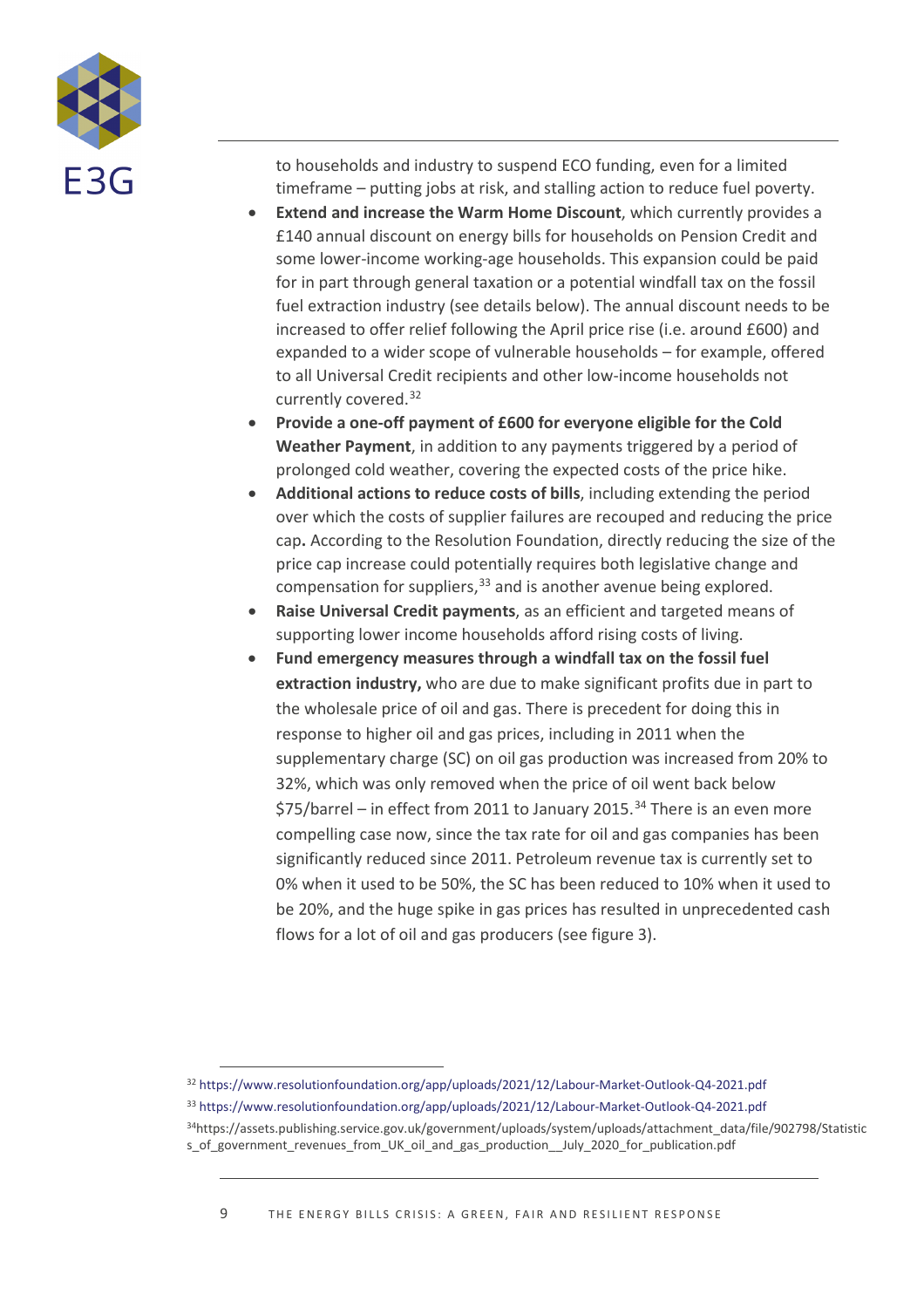

UK company cash flow versus government share



Source: Wood Mackenzie Lens Upstream

*Figure 3:North Sea upstream oil and gas companies cash flow (source: Wood Mackenzie) [35](#page-9-0)*

*What other European countries are doing*

- Spain has **[introduced](https://www.theguardian.com/uk-news/2021/sep/22/windfall-tax-on-firms-profiting-from-gas-price-rises-an-option-says-minister#:%7E:text=The%20windfall%20tax%20in%20Spain,come%20from%20household%20energy%20bills.)** a €3bn (£2.58bn) windfall tax on generators and energy traders to cover the cost of investments and taxes that would otherwise have come from household energy bills.
- Germany **[cut a power surcharge](https://www.reuters.com/business/energy/germany-slashes-energy-surcharge-help-consumers-weather-soaring-prices-2021-10-15/)** levied on consumers to support renewable energy by 42.7% to help households cope with soaring energy prices. The government will help fund the cut with €3.25 billion (\$3.77 billion) in revenue collected from carbon taxes.
- The Irish government is **[taking €100 off](https://www.independent.co.uk/news/world/government-households-consumers-cabinet-dublin-b1973595.html)** the first electricity bill of the year to shield households from rising prices.

#### **Long-term solutions to permanently reduce exposure to gas price hikes**

The gas crisis should be a catalyst for reshaping the energy system to rebuild for long-term resilience, taking a systems-approach to understand the demand, supply and distribution measures needed to reduce bills and carbon emissions deeply and permanently. While beyond the scope of this briefing to outline in full detail; below

<span id="page-9-0"></span>**<sup>35</sup>** [https://www.woodmac.com/reports/upstream-oil-and-gas-north-sea-upstream-5-things-to-look-for-in-](https://www.woodmac.com/reports/upstream-oil-and-gas-north-sea-upstream-5-things-to-look-for-in-2022-543643)[2022-543643](https://www.woodmac.com/reports/upstream-oil-and-gas-north-sea-upstream-5-things-to-look-for-in-2022-543643)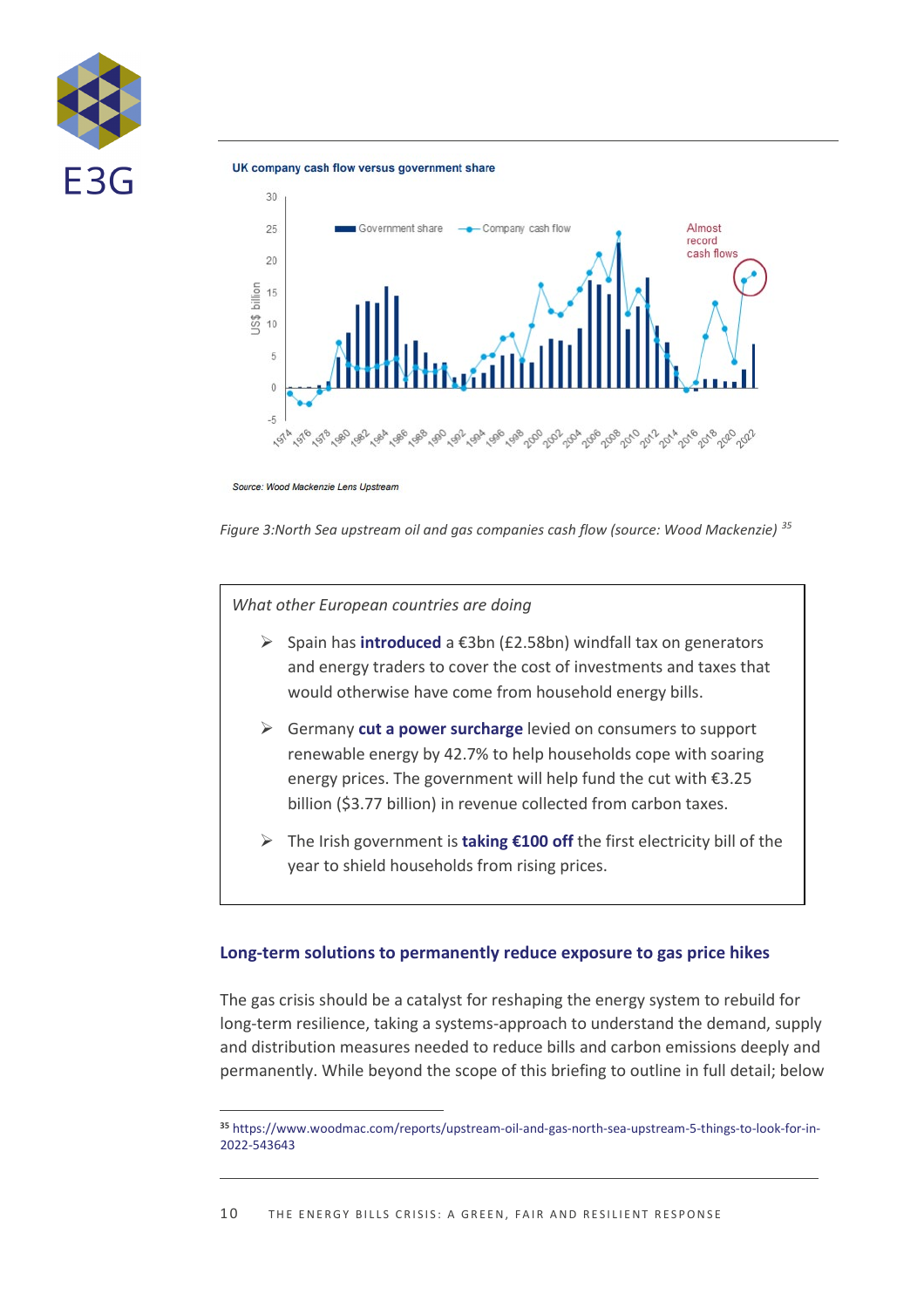

we outline key aspects of a longer-term response. These measures can be supported through public, private and blended finance – including by mobilising the £16bn green gilt,<sup>[36](#page-10-0)</sup> and considering the role of the new UK Infrastructure Bank.<sup>[37](#page-10-1)</sup>

### *A nationwide green home retrofit programme*

Increasing the energy efficiency of homes and supporting a smooth transition away from fossil gas heating is the permanent solution for lower bills and emissions. A long-term green homes infrastructure programme can deliver major benefits for households and local economies across the UK, boosting productivity and underpinning the levelling-up agenda.

Efficiency is a major factor in determining how exposed homes are to future price shocks – with figure 4 illustrating how homes in England with lower EPC ratings are more affected by energy rises – in absolute terms – than those with higher ratings.



*Figure 44: The impact of energy price increases (October 2021 and April 2022) by EPC (calculated in October 2021)[38](#page-10-2)*

E3G's analysis from 2021 found that improving the energy efficiency of homes currently rated 'D' or worse for energy performance to 'C' would save households over £500 per year once prices rise again in April. Saving all households in homes rated D would mean an aggregate saving of £7.8bn per year – disposable income

<span id="page-10-0"></span><sup>36</sup> <https://www.gov.uk/government/news/second-uk-green-gilt-raises-further-6-billion-for-green-projects>

<span id="page-10-1"></span><sup>37</sup> <https://www.e3g.org/publications/making-markets-through-the-uk-infrastructure-bank/>

<span id="page-10-2"></span><sup>38</sup> [https://9tj4025ol53byww26jdkao0x-wpengine.netdna-ssl.com/wp-content/uploads/Responding-to-the-UK-gas-crisis-](https://9tj4025ol53byww26jdkao0x-wpengine.netdna-ssl.com/wp-content/uploads/Responding-to-the-UK-gas-crisis-E3G-Briefing.pdf)[E3G-Briefing.pdf](https://9tj4025ol53byww26jdkao0x-wpengine.netdna-ssl.com/wp-content/uploads/Responding-to-the-UK-gas-crisis-E3G-Briefing.pdf)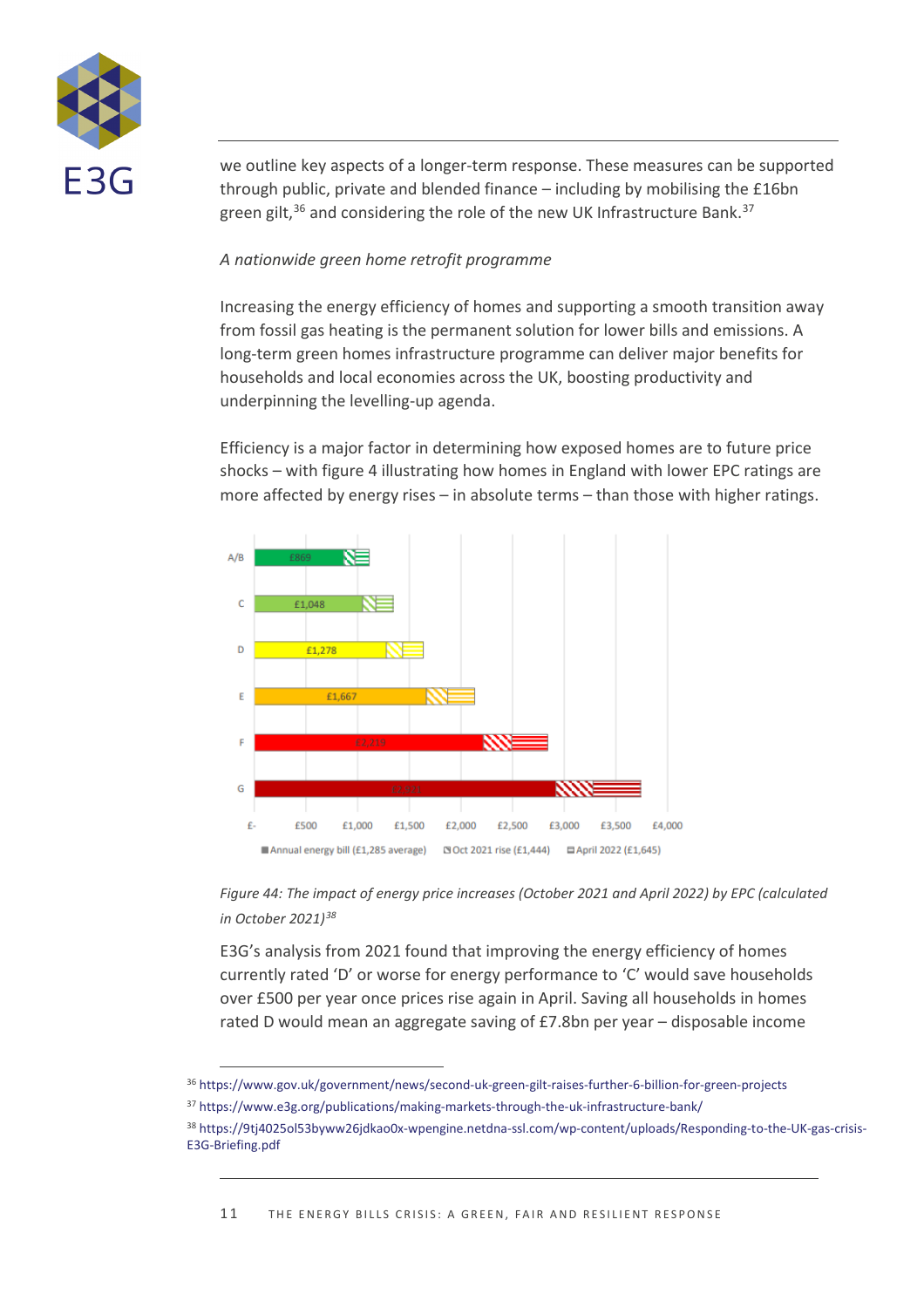

that could then be spent elsewhere in the economy, especially in local retail and services.<sup>[39](#page-11-0)</sup> A sustained drive to boost home energy efficiency can support 190,000 jobs across a range of trades to 2030, and avoid pressures placed on the NHS by fuel poverty and cold, unhealthy homes – potentially preventing 10,000 excess winter deaths every year and saving the NHS £1.4 to £2 billion annually.<sup>[40](#page-11-1)</sup> Few infrastructure projects can do so much for economic growth: with £2 put back in economy for every £1 spent on a national retrofit strategy.<sup>[41](#page-11-2)</sup>

The government can focus on measures to support households with the upfront costs associated with retrofits, as well as effective and high-quality delivery.

- $\triangleright$  Fulfil the outstanding £1.6bn commitments from the Conservative Manifesto to insulate low-income homes, including through the Home Upgrade Grant (£1.4bn outstanding) and Social Housing Decarbonisation Scheme (£0.2bn outstand). This is essential to get the UK on track to get all fuel poor homes up to EPC Band C by 2030 and end fuel poverty.
- $\triangleright$  Allocate a further £3.6 bn to set up a new grant scheme, open to all other households to insulate their home, while avoiding the flawed design process and administrative complexity that hampered previous schemes. [42](#page-11-3) At the moment, two-thirds of all households have no access to any financial support to insulate their homes. The pot of money available to provide grants for heat pumps should also be increased from £400m to £4.15bn until 2025 to accelerate the transition away from gas heating. In the long-term, as regulations and new initiatives like the market-based mechanism for low carbon heat are introduced, direct grant support could be structured with a tapering mechanism to control costs, rather than through an undifferentiated and time-limited funding pot on a first-come-first-served basis. $43$  The Feed-in-Tariff and Renewable Heat Incentive offer a precedent for digression, or tapering, mechanisms.
- $\triangleright$  Consider other actions set out by the Energy Efficiency Infrastructure Group's *Better Buildings Investment Plan*[44](#page-11-5) to spur private investment in green home retrofit measures, including the role of the UK Infrastructure Bank,<sup>[45](#page-11-6)</sup> Green Stamp Duty<sup>[46](#page-11-7)</sup> and 0% VAT on retrofit measures.

<span id="page-11-0"></span><sup>39</sup> [https://9tj4025ol53byww26jdkao0x-wpengine.netdna-ssl.com/wp-content/uploads/Responding-to-the-UK-gas-crisis-](https://9tj4025ol53byww26jdkao0x-wpengine.netdna-ssl.com/wp-content/uploads/Responding-to-the-UK-gas-crisis-E3G-Briefing.pdf)[E3G-Briefing.pdf](https://9tj4025ol53byww26jdkao0x-wpengine.netdna-ssl.com/wp-content/uploads/Responding-to-the-UK-gas-crisis-E3G-Briefing.pdf)

<span id="page-11-1"></span><sup>&</sup>lt;sup>40</sup> [https://www.theeeig.co.uk/media/1091/eeig\\_report\\_rebuilding\\_for\\_resilience\\_pages\\_01.pdf](https://www.theeeig.co.uk/media/1091/eeig_report_rebuilding_for_resilience_pages_01.pdf)

<span id="page-11-2"></span><sup>41</sup> [https://www.constructionleadershipcouncil.co.uk/wp-content/uploads/2021/05/Construction-Leadership-Council-](https://www.constructionleadershipcouncil.co.uk/wp-content/uploads/2021/05/Construction-Leadership-Council-National-Retrofit-Strategy-Version-2.pdf)[National-Retrofit-Strategy-Version-2.pdf](https://www.constructionleadershipcouncil.co.uk/wp-content/uploads/2021/05/Construction-Leadership-Council-National-Retrofit-Strategy-Version-2.pdf)

<span id="page-11-3"></span><sup>42</sup> <https://www.nao.org.uk/report/green-homes-grant/>

<span id="page-11-4"></span><sup>43</sup> [https://www.raponline.org/knowledge-center/getting-track-net-zero-policy-package-heat-pump-mass-market](https://www.raponline.org/knowledge-center/getting-track-net-zero-policy-package-heat-pump-mass-market-uk/)[uk/](https://www.raponline.org/knowledge-center/getting-track-net-zero-policy-package-heat-pump-mass-market-uk/)

<span id="page-11-5"></span><sup>44</sup> <https://www.theeeig.co.uk/news/2021-budget-and-spending-review-better-buildings-investment-plan/>

<span id="page-11-6"></span><sup>45</sup> More detail on the role the UK Infrastructure Bank can play in supporting green homes is set out here: <https://www.e3g.org/publications/making-markets-through-the-uk-infrastructure-bank/>

<span id="page-11-7"></span><sup>46</sup> <https://www.ukgbc.org/news/a-housing-market-catalyst-to-drive-carbon-emission-reductions/>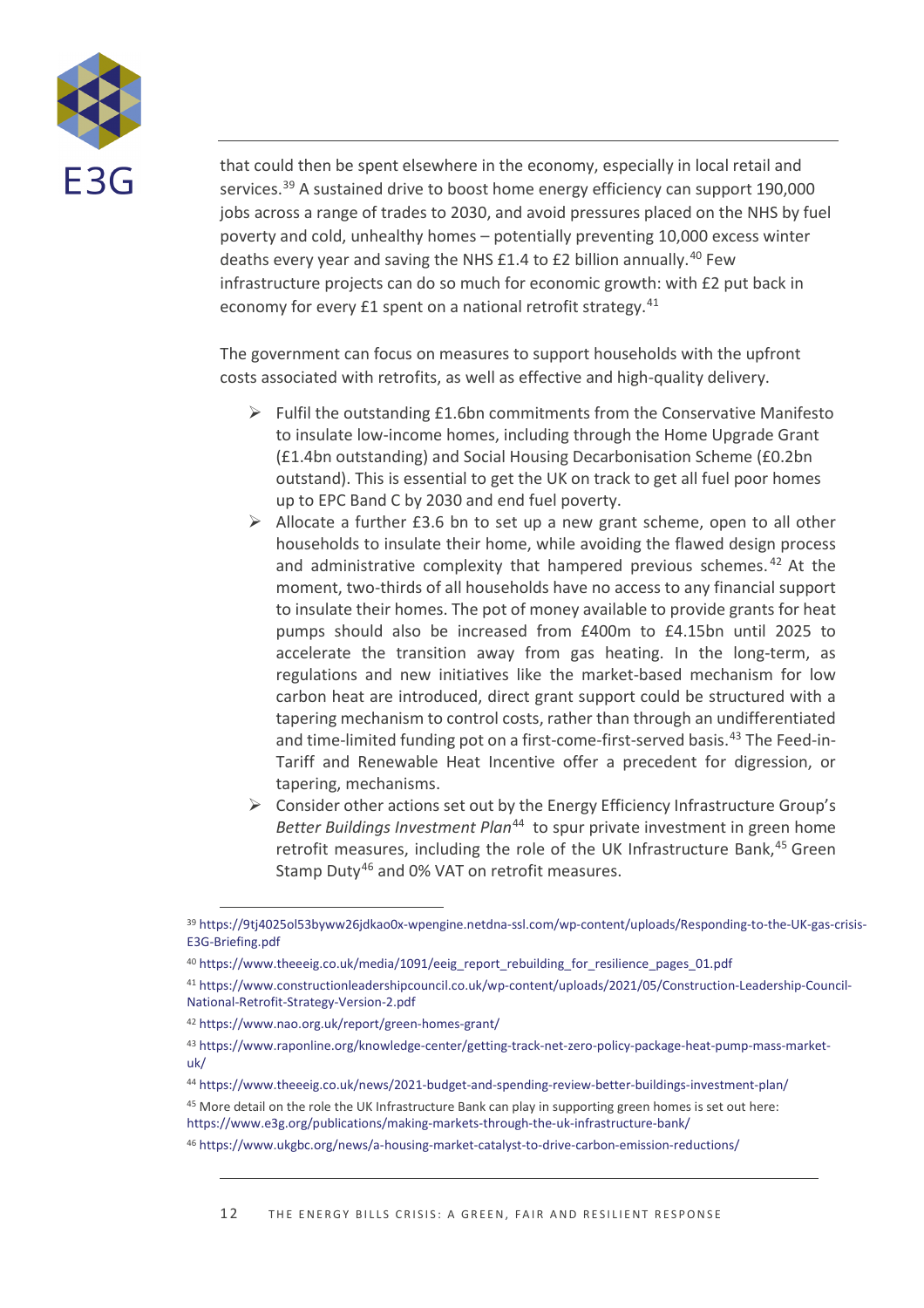

 $\triangleright$  Support a wider suite of measures needed to underpin a nationwide retrofit drive, including a focus on green skills, public engagement, consumer advice and other measures.<sup>[47](#page-12-0)</sup>

## *Unleashing the full potential of the UK's renewables capacity, with a parallel focus on flexibility, connectivity and storage*

The North Seas region provides excellent energy resources that could be the engine of the UK's future economic activity and ensure delivery of net zero emissions by 2050[.48](#page-12-1) There must be a huge step-up in the production of zero carbon electricity if the UK is to decarbonise the power sector and supply growing demand from the electrification of heating, transport, and industry. The more offshore wind production that can be efficiently accessed and integrated into the power system, the easier this will be. Moreover, this would establish North Sea coastal communities at the heart of the green energy transition, providing jobs and economic activity. These new and expanded industries can help the North Sea region transition from dependence on the declining oil and gas sector and provide long-term and quality employment for workers.

Developing an integrated and interconnected electricity grid in the North Sea and northwest Europe is key to unlocking the significant wind resources, zero emissions energy sources and grid flexibility that will be needed.<sup>[49](#page-12-2)</sup> The offshore wind target included in the Prime Minister's 10-point-plan for a green industrial revolution needs an integrated grid in order to to balance resource availability at all times and reduce price volatility at home. As well as offshore wind, there could be opportunities through supporting a diverse portfolio of homegrown UK renewables, including supporting the roll-out of domestic PV and community energy projects.

Ambitious investment in renewables must be complemented with a strategy to create a smart and flexible energy system. This will ensure a net zero energy system that is low cost and resilient. Various initiatives are underway to support this objective (e.g. energy system digitalisation strategy, National Grid ESO considering the need for electricity market reform) and these must be accelerated to ensure they do not delay the realisation of a decarbonised energy system. One key gap which must be addressed with urgency is the need for a framework to support net

<span id="page-12-0"></span><sup>&</sup>lt;sup>47</sup> These have been set out here: [https://www.theeeig.co.uk/media/1114/eeig\\_analysis-of-the-heat-and-buildings-](https://www.theeeig.co.uk/media/1114/eeig_analysis-of-the-heat-and-buildings-strategy_03.pdf)strategy 03.pdf and here[: https://electrifyheat.uk/wp-content/uploads/2021/12/Electrify-Heat-Briefing-December-](https://electrifyheat.uk/wp-content/uploads/2021/12/Electrify-Heat-Briefing-December-2021-Training-Trust-and-Tariffs.pdf)[2021-Training-Trust-and-Tariffs.pdf](https://electrifyheat.uk/wp-content/uploads/2021/12/Electrify-Heat-Briefing-December-2021-Training-Trust-and-Tariffs.pdf)

<span id="page-12-1"></span><sup>48</sup> <https://www.e3g.org/publications/offshore-wind-in-the-north-seas/>

<span id="page-12-2"></span><sup>49</sup> More detail can be found here[: https://www.e3g.org/publications/offshore-wind-in-the-north-seas/](https://www.e3g.org/publications/offshore-wind-in-the-north-seas/)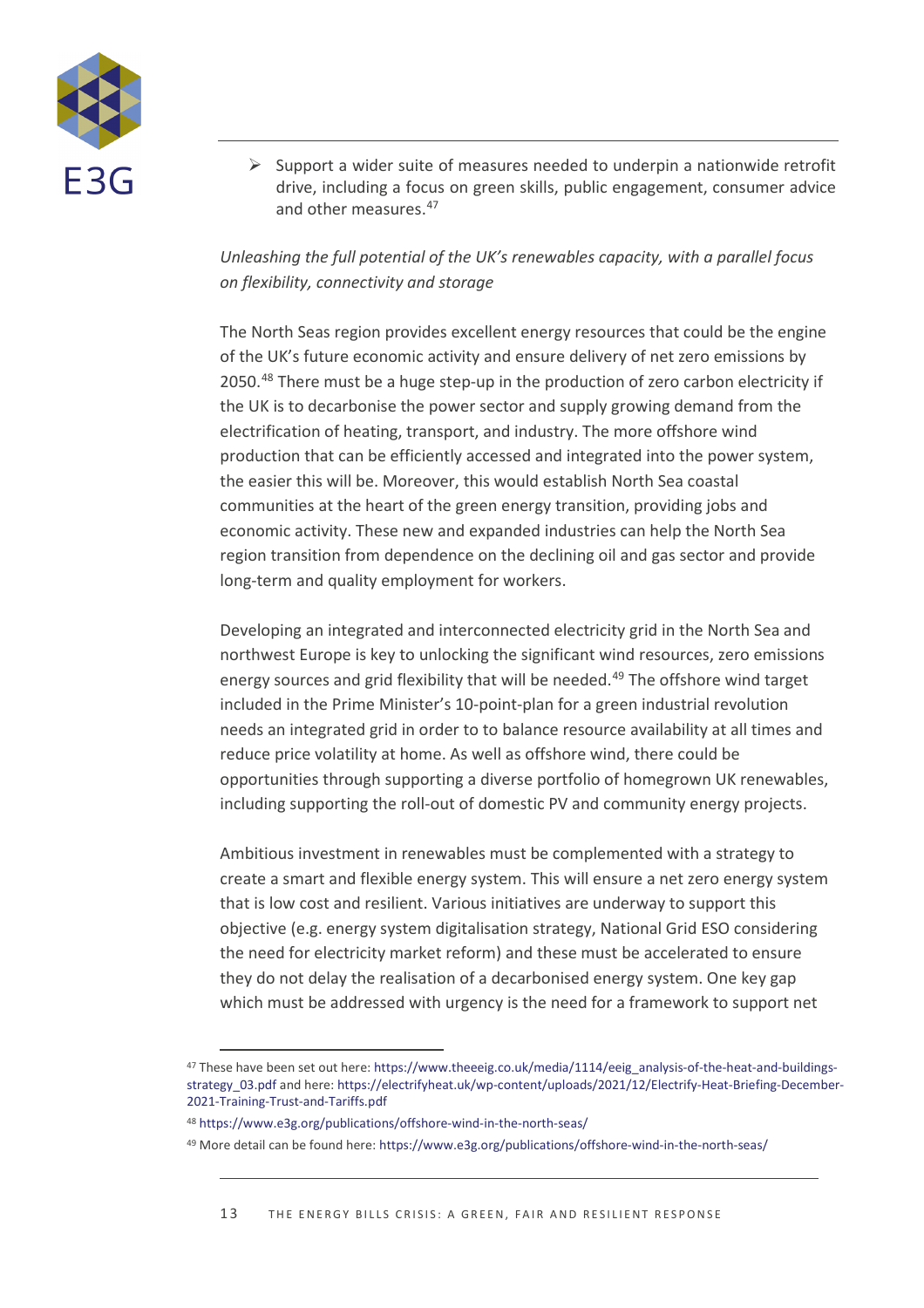

zero delivery at the local level since it is success in this area that will deliver direct benefits to energy consumers.

While there are calls from some to resolve the energy price crisis through boosting domestic production of gas, this fails to grapple with the realities of international gas markets. Gas markets are highly interconnected, with the price of gas in the UK being set according to international dynamics. Increased domestic production would not change this fact.<sup>[50](#page-13-0)</sup> The way to reduce exposure to volatile gas markets is by reducing our demand for gas and bolstering our domestic renewables industry.[51](#page-13-1) Pursuing this course of action also capitalises on the social and economic opportunities of being a first mover in the energy transition and avoids undermining the UK's climate leadership.

UK climate diplomacy will be key to building on the high-ambition outcomes of COP26, including NDC revisions ahead of COP27. A concrete and ambitious domestic plan for driving the UK energy transition forwards would strengthen the negotiating hand of the UK in its COP26 Presidency year, providing a solid example of domestic sectoral ambition to leverage greater ambition in turn from partner governments.

## *Putting fairness and consumer interests at the heart of policy and investment action*

As government departments and Ofgem work to tackle the causes and smooth the consequences of rising energy bills, it is essential that fairness and consumer interests are centrally considered.

- $\triangleright$  Ensure costs of short- and medium-term measures are distributed in a fair and progressive manner, recognising that proportionately, lower income households will be hardest hit by rising energy costs.
- $\triangleright$  Citizen's Advice have set out in detail how reforms to the energy market can place consumers at the heart,<sup>[52](#page-13-2)</sup> including through clear commitments to higher standards, stronger consumer protections and building a more resilient market, as well as clearer engagement and tailored advice.
- $\triangleright$  Public engagement and tailored household advice will be key for supporting people through the spring, signposting emergency support; as well as for providing longer-term advice on green homes measures they can take.

<span id="page-13-0"></span><sup>50</sup> For example, see https://www.spglobal.com/platts/en/market-insights/latest-news/natural-gas/092921-highestever-zeebrugge-basis-leads-to-record-uk-gas-export

<span id="page-13-1"></span><sup>51</sup> https://ukerc.ac.uk/publications/the-uk-s-global-gas-challenge/

<span id="page-13-2"></span><sup>52</sup> [https://www.citizensadvice.org.uk/Global/CitizensAdvice/Energy/Market%20Meltdown%20-](https://www.citizensadvice.org.uk/Global/CitizensAdvice/Energy/Market%20Meltdown%20-%20Citizens%20Advice%20Dec%202021.pdf) [%20Citizens%20Advice%20Dec%202021.pdf](https://www.citizensadvice.org.uk/Global/CitizensAdvice/Energy/Market%20Meltdown%20-%20Citizens%20Advice%20Dec%202021.pdf)